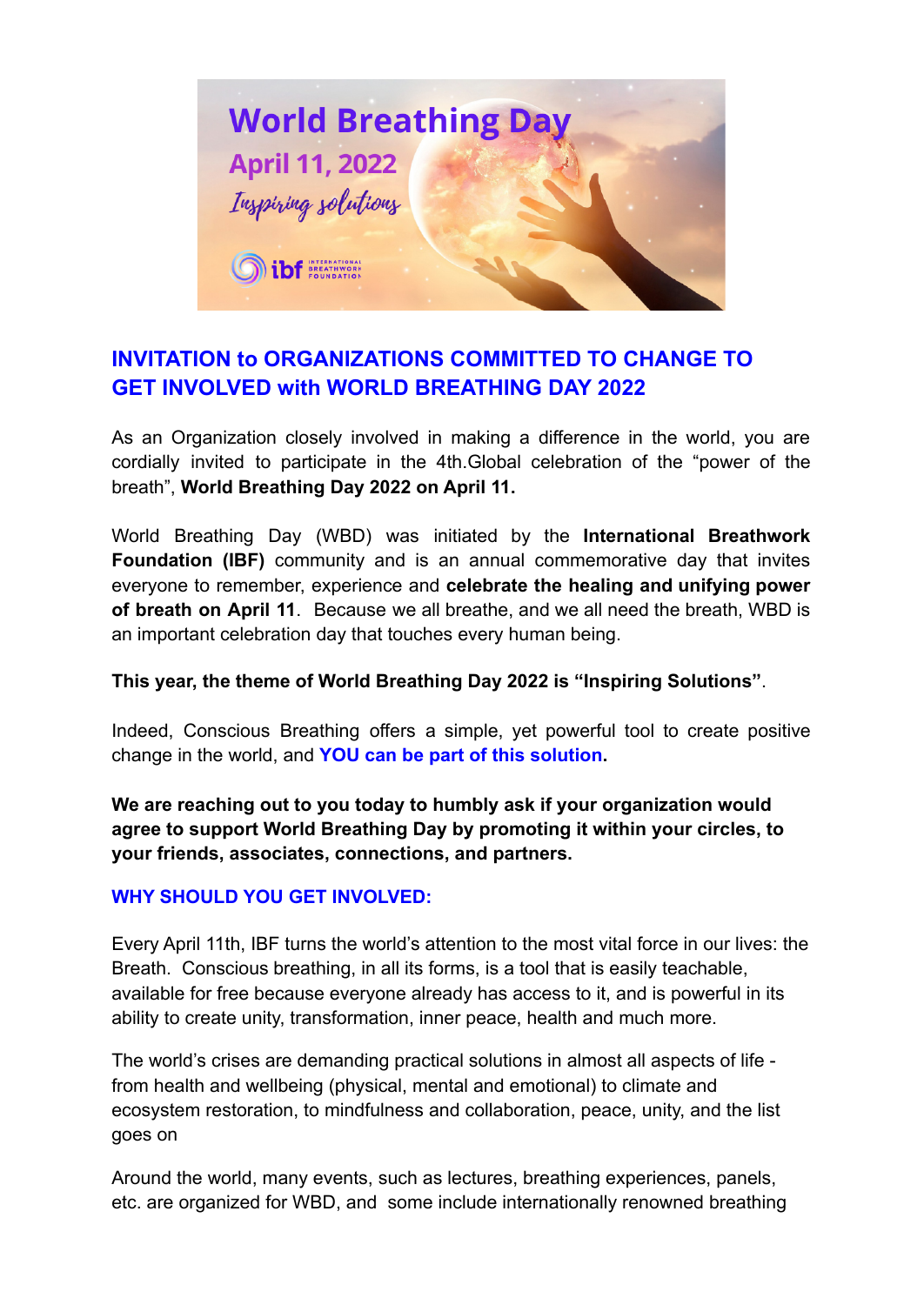experts. Many people will simply give themselves the time during this day, to become conscious of their breathing, and to connect to all humans and creatures that breathe, as well as to the biosphere (the oceans, forests and soils) that make breath - and life itself possible on this beautiful little blue pearl of a planet.

We hope this email will inspire you to join us in sharing a moment of conscious breath while promoting healing, spreading unity and peace.

## **HERE IS HOW YOU CAN GET INVOLVED**

1. **Host an event or activity** celebrating WBD in your own community, for the people who already know and follow you. Plan your event so that it addresses "inspiring solutions" for your community or for the world, that come from the simple practice of breathing consciously.

[Register your event](https://forms.gle/DK2GEBrqH9eZ83ut8) between now and April 1st, so that it can be published in the Worldwide Calendar of WBD Events, as well as on the IBF website and social media.

Make every effort to offer your event or activity for free (or by donation) to ensure that no one is left out. If your event cannot take place on April 11, go ahead and do it on another date, and please remember to mention that you are celebrating "WBD 2022".

- For guidelines and suggestions for your WBD 2022 event: [click here](https://ibfbreathwork.org/guidelines-for-planning-and-hosting-your-event_/)
- Registration form for your event: <https://forms.gle/DK2GEBrqH9eZ83ut8>

Registering your event will allow us to include it in the statistics that IBF is preparing to propose World Breathing Day to the United Nations (UN) as an official UN celebration Day.

2. **Spread the word:** Reach out to local news outlets, get interviewed, post videos on your social media. Reach out to everyone and share how Conscious Breathing and Breathwork can create "Inspiring Solutions" to many of the world's challenges.

IBF's promotional materials are at your disposal to use and customize for your own communications.

● Use our promotional materials:: <https://ibfbreathwork.org/world-breathing-day-resources/>

#### 3. In addition, invite your community and friends to **join our special "Global Celebration of Breath"** unifying the world through the breath.

At 12:00 (noon), wherever you are, take several minutes to pause, and breathe consciously. Visualize millions of people at the same time breathing together. In addition, IBF will host 3 LIVE 20-minute segments to celebrate the breath, at 12:00 (noon) Australia, Europe, and California time. Follow us on our Facebook Live or on our IBF newsletter for updates and consider joining in the Celebration.

## **Together we breathe, together we rise, together we celebrate.**

You may think of other ways to get involved in World Breathing Day, so please "go-for-it". SAY YES TO THIS INVITATION and JOIN in with your influence, support